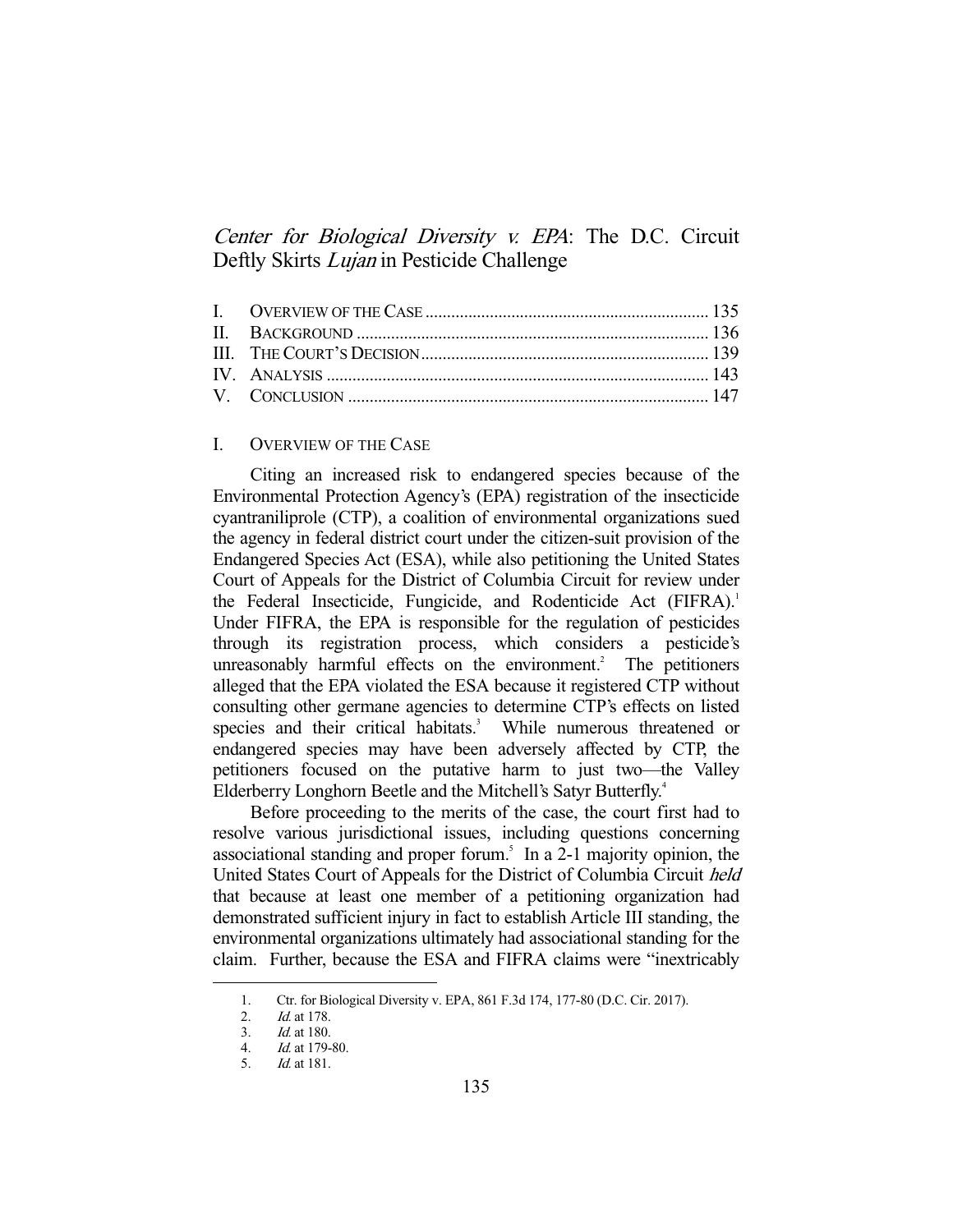intertwined," and because FIFRA had a more specific statutory jurisdictional provision, the court held that the appeals court was the proper forum for the case. Finally, because the EPA's violation of the ESA was uncontroverted, the court was left with the discretion to choose between remand and vacatur as the remedial measure. Center for Biological Diversity v. EPA, 861 F.3d 174, 185, 187-89 (D.C. Cir. 2017).

#### II. BACKGROUND

 Congress enacted the ESA in 1973 as a reaction to the alarming extinction rate of species and with the understanding that significant resources must be devoted to protecting threatened wildlife.<sup>6</sup> The ESA mandates that any federal agency authorizing, funding, or carrying out an action must ensure that action is not likely to jeopardize the existence or critical habitat of any endangered or threatened species.<sup>7</sup> Because the ESA assigns the United States Department of Commerce and Department of the Interior shared responsibility for determining and protecting threatened or endangered species,<sup>8</sup>  $\frac{1536(a)(2)}{20}$  requires that federal agencies consult with the Secretary of Interior or of Commerce regarding actions that may adversely affect threatened or endangered species or their habitats.<sup>9</sup> Specifically, the United States Fish and Wildlife Service (FWS) and the National Marine Fisheries Service (NMFS) within Interior and Commerce, respectively, have been tasked with administering the ESA.<sup>10</sup>

 The interagency consultation process involves, broadly, the possibility of two steps: (1) an informal determination of an agency action's effects upon protected species or habitats; and, should the action affect a listed species or critical habitat, then (2) the commencement of formal consultation.<sup>11</sup> If, after the informal consultation stage, the agency, with the written concurrence of the FWS or the NMFS, determines that the proposed action is unlikely to negatively impact protected species or habitats, then the consultation process is terminated.<sup>12</sup>

 The ESA contains a broad citizen-suit provision, which declares that "any person may commence a civil suit . . . to enjoin any person,

 <sup>6.</sup> See Tenn. Valley Auth. v. Hill, 437 U.S. 153, 176-77 (1978).

 <sup>7.</sup> Endangered Species Act, 16 U.S.C. § 1536(a)(2) (2012).

 <sup>8.</sup> Id. § 1533(a).

<sup>9.</sup> *Id.* § 1536(a)(2); see also In re Am. Rivers, 372 F.3d 413, 415 (D.C. Cir. 2004).

 <sup>10. 50</sup> C.F.R. § 402.01 (2017).

<sup>11.</sup> *Id.*  $\&$  402.14.

 <sup>12.</sup> Id. § 402.13.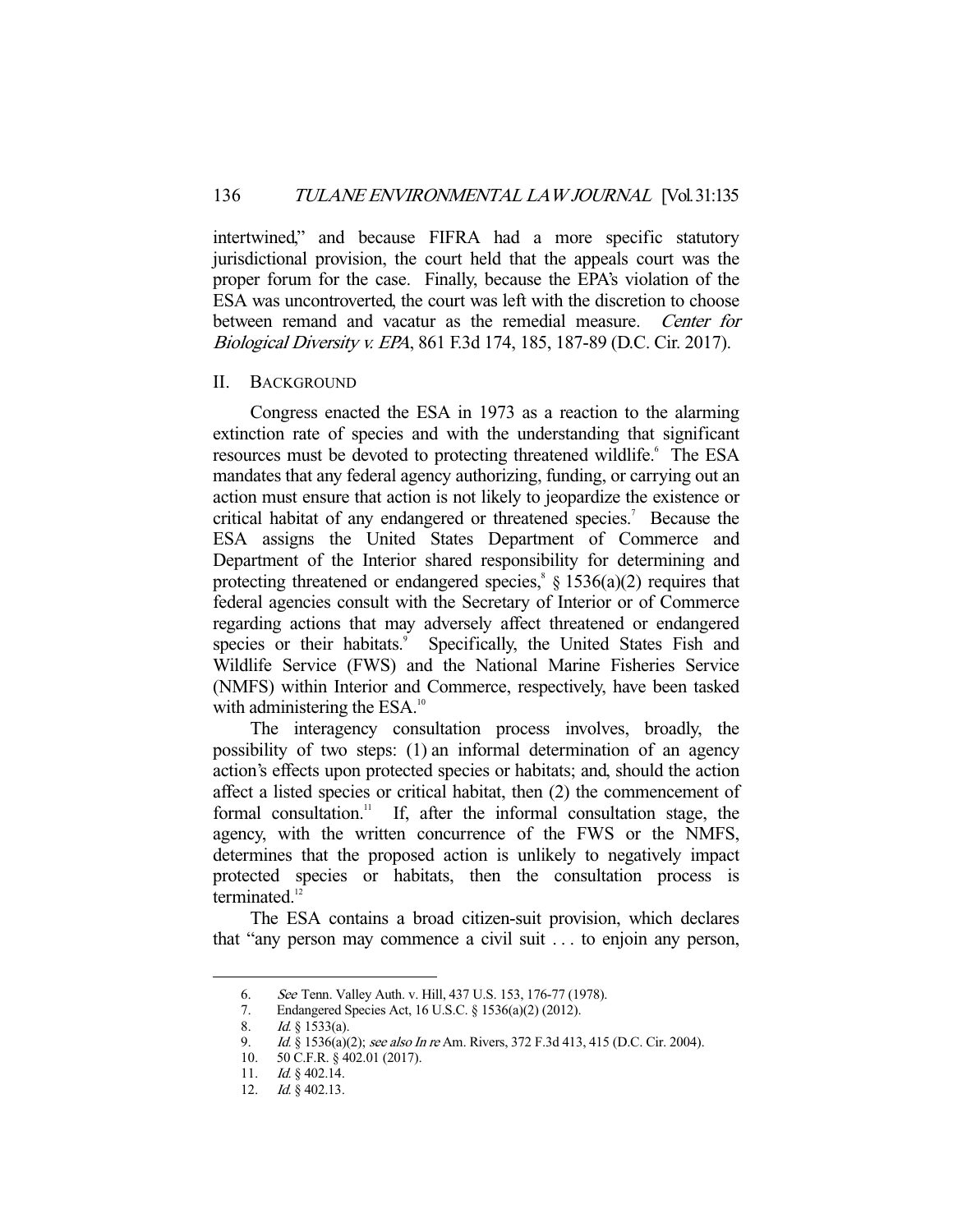including the United States and any other governmental instrumentality or agency" that is alleged to be in violation of the act.<sup>13</sup> Further, the ESA mandates that district courts shall have jurisdiction over such suits, regardless of the amount in controversy or the citizenship of the parties.<sup>14</sup>

 FIFRA generally requires any person who wishes to sell or distribute a pesticide to register that pesticide;<sup>15</sup> the EPA is responsible for administering this registration process.<sup>16</sup> FIFRA decrees that the EPA shall consider a pesticide's "unreasonable adverse effects on the environment" in deciding whether it should be registered.<sup>17</sup> Unlike the ESA, FIFRA does not contain a broad citizen-suit provision; rather, it provides for federal appellate court jurisdiction for persons who have been adversely affected by an EPA order and who challenge the EPA order within sixty days.<sup>18</sup> In addition to the standard constitutional requirement of standing, a petitioner challenging an EPA order following a public hearing under FIFRA must also have been "a party to the proceedings."<sup>19</sup> With regard to remediation, FIFRA vests the reviewing court with the exclusive power to "affirm or set aside the order complained of in whole or in part."<sup>20</sup> In deciding to set aside some or all of an order, a court's decision between vacatur and remand hinges upon the seriousness of the order's shortcomings and the possible disruptive consequences of temporary changes to the order.<sup>21</sup>

 Despite the ESA's broad citizen-suit provision, a party challenging a governmental entity for failing to properly consult under the ESA must still properly establish Article III standing in federal court through determination of injury in fact, causation, and redressability.<sup>22</sup> However, when a party alleges a "procedural injury," the standing requirements of redressability and imminence (of the injury) are relaxed.<sup>23</sup> Nonetheless, in Lujan v. Defenders of Wildlife, the Supreme Court of the United States held that environmental groups alleging a procedural injury under the ESA still had to establish the constitutional minimum of standing through injury in fact, rather than through a general grievance concerning

 <sup>13. 16</sup> U.S.C. § 1540(g)(1).

 <sup>14.</sup> Id.

 <sup>15.</sup> Federal Insecticide, Fungicide, and Rodenticide Act, 7 U.S.C. § 136(a) (2012).

 <sup>16. 40</sup> C.F.R. § 152.3 (2017).

 <sup>17. 7</sup> U.S.C. § 136a(c)(5)(c).

<sup>18.</sup> *Id.* § 136(n)(b).

 <sup>19.</sup> See id.

 <sup>20.</sup> Id.

 <sup>21.</sup> Sugar Cane Growers Coop. v. Veneman, 289 F.3d 89, 98 (D.C. Cir. 2002).

 <sup>22.</sup> Lujan v. Defs. of Wildlife, 504 U.S. 555, 560-61, 571-73 (1992).

<sup>23.</sup> See, e.g., WildEarth Guardians v. Jewell, 738 F.3d 298, 305 (D.C. Cir. 2013) (citing Summers v. Earth Island Inst., 555 U.S. 488, 497 (2009)).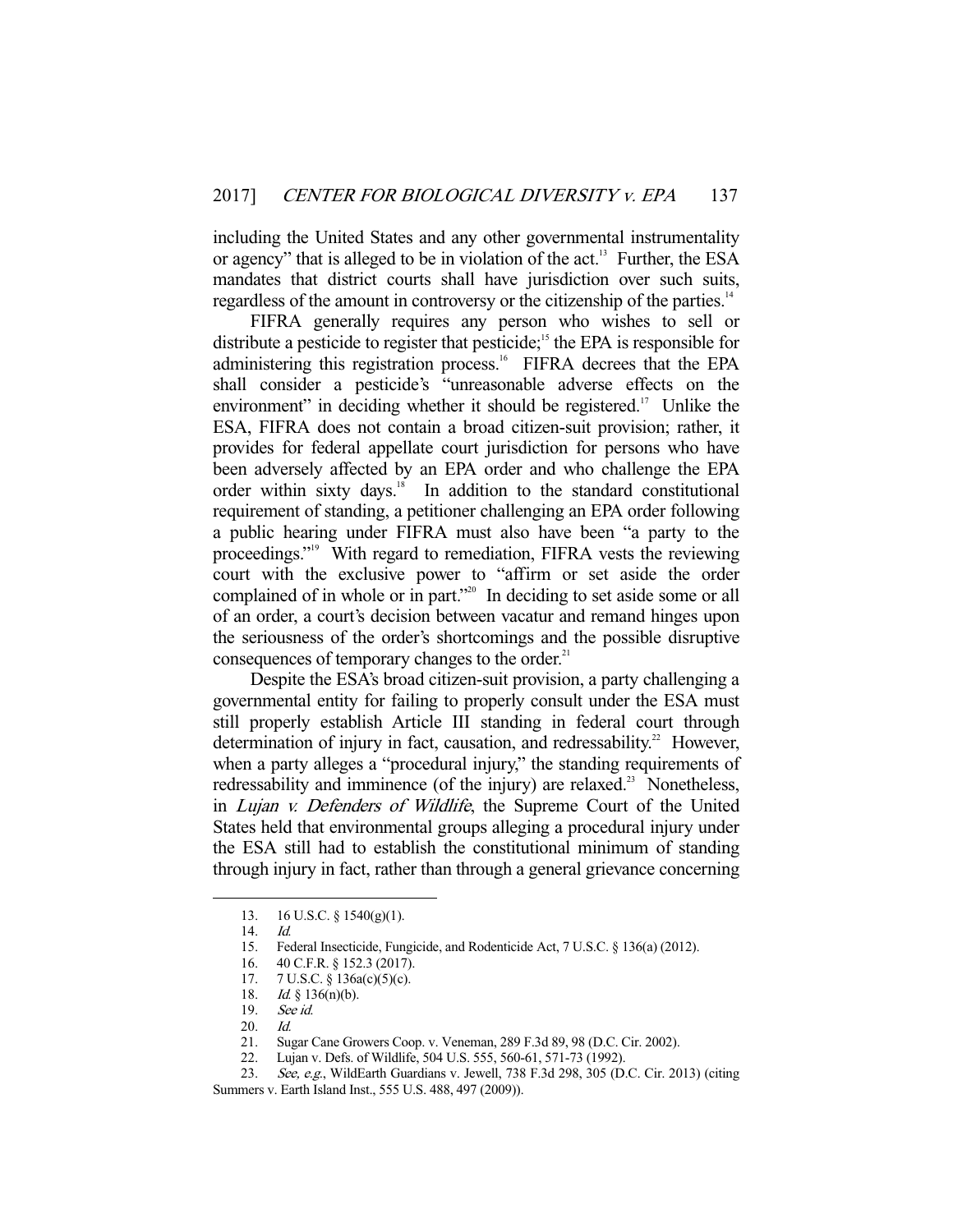the lawfulness of a government action.<sup>24</sup> Thus, while the two aforementioned elements of redressability and imminence are relaxed when a procedural injury is alleged, the injury must still be concrete and particularized, with at least some degree of imminence.<sup>25</sup> The petitioner must also establish causation—i.e., the cause of the alleged harm must be "fairly traceable" to the challenged action—to satisfy standing in the case of a procedural injury.<sup>26</sup>

 An association has standing to sue if (1) at least one of its members would have standing in their own right to sue; (2) the interest it seeks to protect is relevant to the association's general purpose; and (3) neither the claim asserted nor the relief requested requires the association's member to participate in the suit.<sup>27</sup> In *Lujan*, for example, the petitioning environmental organizations attempted to establish the first element of associational standing by submitting affidavits from members.<sup>28</sup> The members had once observed the habitats of certain endangered species abroad without having seen the endangered animals themselves and had the hope, but no definite plans, to return to those areas.<sup>29</sup> In that case, the Supreme Court held that the members' mere intent to return to the endangered habitats abroad was not enough to establish sufficient imminence of injury.<sup>30</sup> In Summers v. Earth Island Institute, the Court likewise held that, where environmental organizations alleged a procedural injury caused by the United States Forest Service and predominantly relied upon the affidavit of a member who had no concrete plans to visit a potentially affected forest area, the organizations failed to establish injury in fact. $31$ 

In contrast, the Court in Steel Company v. Citizens for a Better Environment held that an environmental group did establish injury in fact when it sued a steel manufacturer under the Emergency Planning and Community Right-to-Know Act for failing to properly report toxic chemical releases in areas where the organization's members lived, worked, and visited. $32$  Similarly, the Court in *Bennett v. Spear* held that ranchers and irrigation districts suing the FWS over a biological opinion

<sup>24.</sup> Lujan, 504 U.S. at 571-73.

<sup>25.</sup> *Id.* at 560.

 <sup>26.</sup> Id.

 <sup>27.</sup> Am. Trucking Ass'ns v. Fed. Motor Carrier Safety Admin., 724 F.3d 243, 247 (D.C. Cir. 2013).

<sup>28.</sup> Lujan, 504 U.S. at 563-64.

 <sup>29.</sup> Id.

 <sup>30.</sup> Id.

 <sup>31.</sup> Summers v. Earth Island Inst., 555 U.S. 488, 495-96 (2009).

 <sup>32.</sup> Steel Co. v. Citizens for a Better Env't, 523 U.S. 83, 104-05 (1998).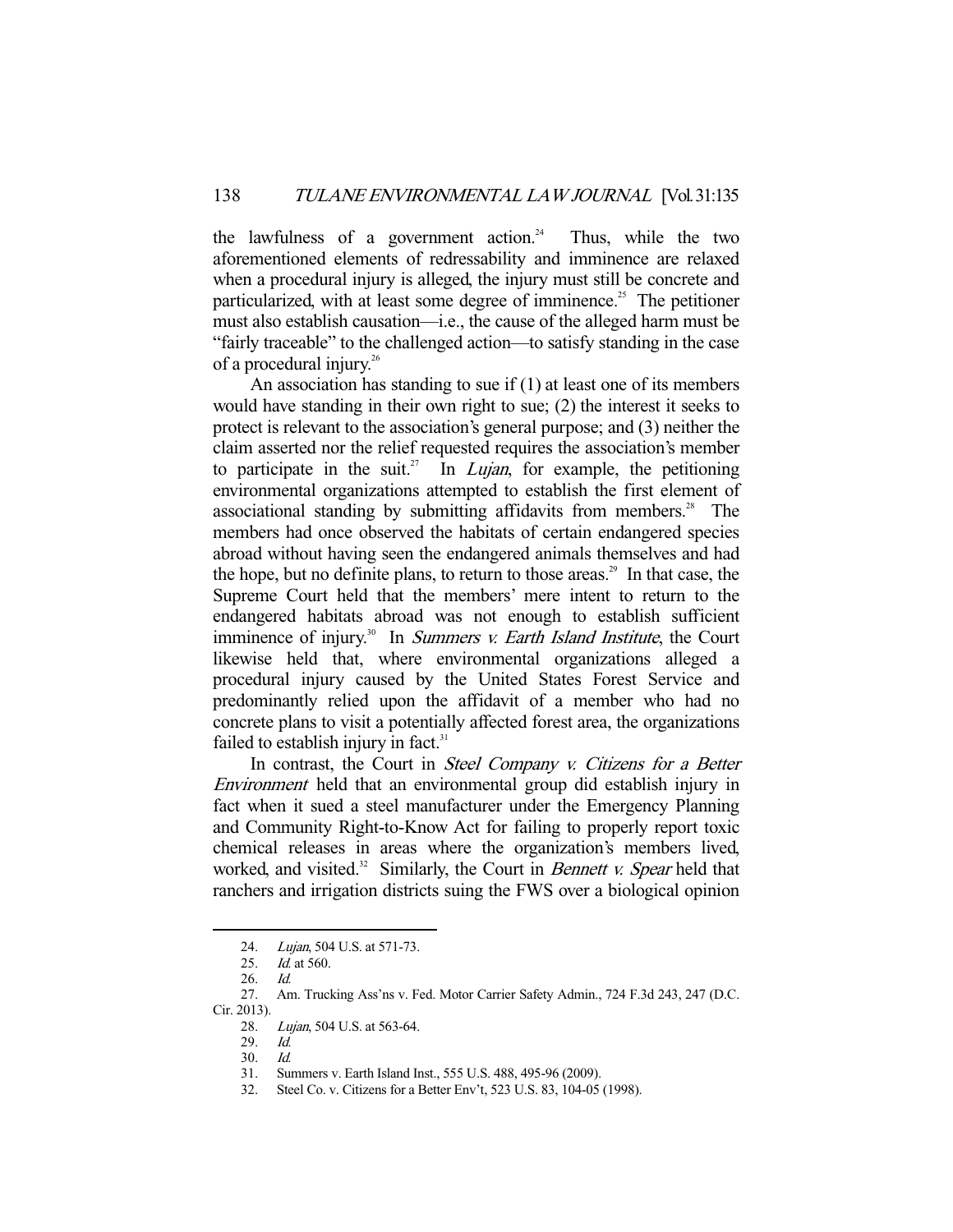had Article III standing because they properly alleged an injury in fact a reduction in the amount of water available to them.<sup>33</sup>

### III. THE COURT'S DECISION

 In the noted case, the D.C. Circuit held that the environmental organizations possessed Article III standing to sue the EPA, the matter was properly heard in the appeals court rather than the district court, and, because it was uncontroverted that the EPA had failed to make an effects determination or consultation, in violation of the ESA, it was up to the D.C. Circuit to determine the appropriate remedy.<sup>34</sup> Because the court found that the EPA "did not register CTP in total disregard of the pesticide's potential deleterious effects," it determined that remand without vacatur was the suitable remedy.<sup>35</sup>

 The D.C. Circuit first tackled the issue of Article III standing. The court stated that it had "no difficulty" in determining that the petitioning environmental organizations met the latter two requirements of associational standing—i.e., that the interest they sought to protect through the lawsuit was germane to their own overall purpose, and that neither the claim asserted nor the relief sought required an individual member to participate in the suit.<sup>36</sup> However, the question of whether the petitioners met the first criterion of associational standing—that at least one of their members would have standing in their own right to sue required a more nuanced analysis.<sup>37</sup>

 In examining whether at least one of the organizations' members would have standing to sue in their own right, the D.C. Circuit court noted that the petitioners' claim represented an "archetypal procedural injury."38 Thus, because the claim emanated from an alleged procedural injury, the standing requirements of imminence and redressability were relaxed.<sup>39</sup> Nonetheless, because the injury-in-fact requirement entails a hard constitutional floor for standing, $40$  the petitioners were obligated to

 <sup>33.</sup> Bennett v. Spear, 520 U.S. 154, 167-71 (1997).

 <sup>34.</sup> Ctr. for Biological Diversity v. EPA, 861 F.3d 174, 182-88 (D.C. Cir. 2017).

 <sup>35.</sup> Id. at 188.

 <sup>36.</sup> Id. at 182 (citing Am. Trucking Ass'ns v. Fed. Motor Carrier Safety Admin., 724 F.3d 243, 247 (D.C. Cir. 2013)).

 <sup>37.</sup> See id. at 182-85.

 <sup>38.</sup> Id. at 182 (citing WildEarth Guardians v. Jewell, 738 F.3d 298, 305 (D.C. Cir. 2013) (internal quotation marks omitted) (quoting Nat'l Parks Conservation Ass'n v. Manson, 414 F.3d 1, 5 (D.C. Cir. 2005)).

<sup>39.</sup> Id.; see, e.g., WildEarth Guardians, 738 F.3d at 305 (citing Summers v. Earth Island Inst., 555 U.S. 488, 497 (2009)).

<sup>40.</sup> Ctr. for Biological Diversity, 861 F.3d at 183 (citing Summers, 555 U.S. at 497).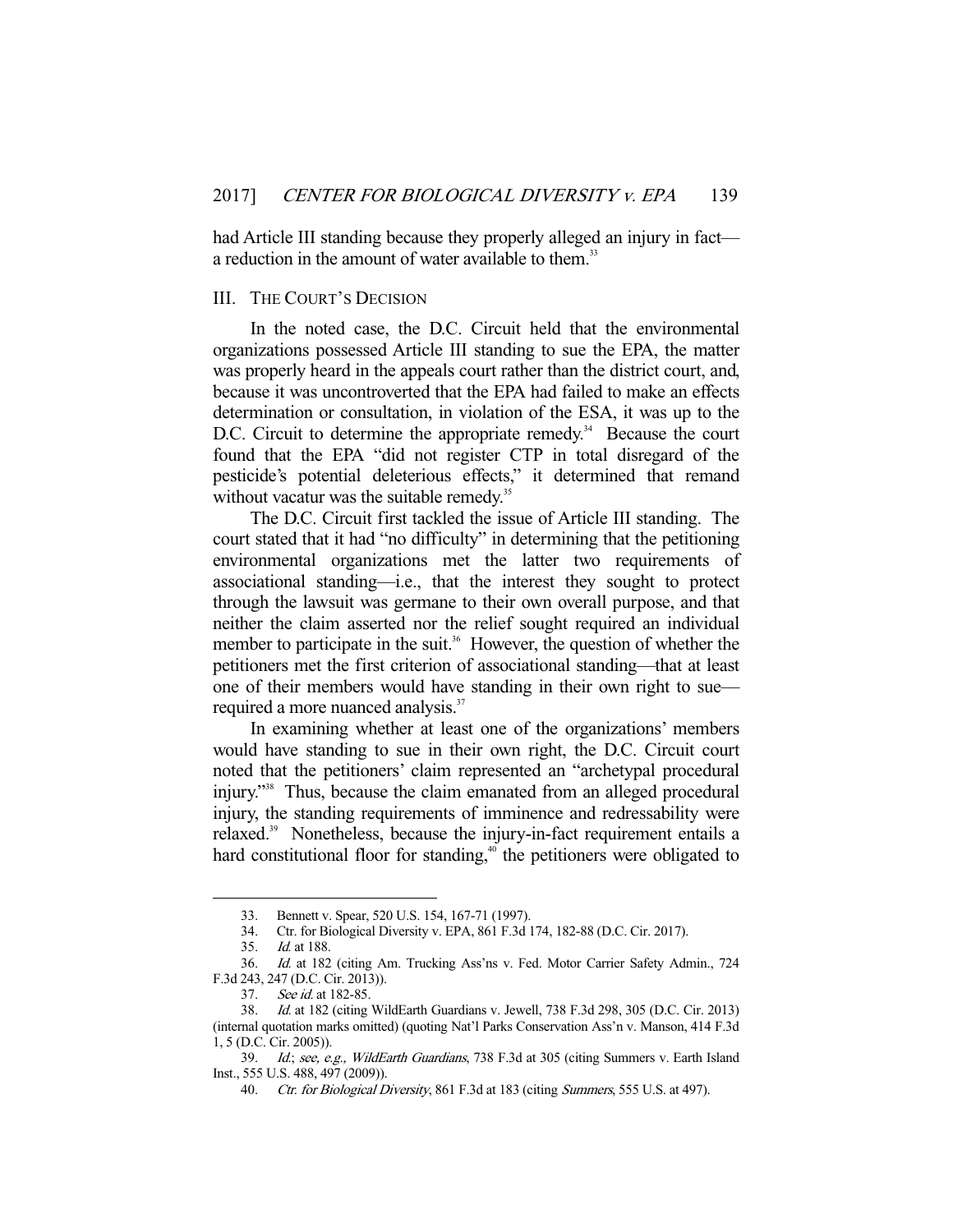demonstrate that the EPA's failure to consult before registering CTP would affect at least one member's concrete and particularized interest.<sup>41</sup>

 Here, the establishment of such a concern relied upon declarations by two members who stated their respective interests regarding the Valley Elderberry Longhorn Beetle and Mitchell's Satyr Butterfly.<sup>42</sup> One declarant visited the beetle's habitat in California three or four times per year, planned to continue these visits, and had viewed beetle drill holes in trees but had never seen the beetle itself.<sup>43</sup> The second declarant was a "frequent" visitor to a park in Michigan that provided a habitat for the butterfly and planned to continue looking for the butterfly.<sup>44</sup> Citing Lujan, the D.C. Circuit held that the desire to observe an animal species, including for purely aesthetic reasons, is clearly a cognizable interest i.e., sufficiently concrete and particularized—for the purpose of standing.<sup>45</sup>

 Next, the court examined the standing requirement of causation, which demands a particular analysis for an alleged procedural injury.<sup>46</sup> Specifically, the petitioners had to demonstrate causation by showing that the omitted procedural step was linked to some material government decision that *may* have been wrongly decided because of the omission, and that the decision was linked to the member's particularized injury.<sup>47</sup> The court further noted, "Importantly, with respect to the first link, the party seeking to establish standing need not show that but for the alleged procedural deficiency the agency would have reached a different substantive result."<sup>48</sup>

 Therefore, without the petitioner's need to establish "but for" causation to link the EPA's lack of ESA-related consultation with its registration of CTP, the court easily found that the lack of consultation was connected to the registration because FIFRA demands consideration of adverse environmental consequences before pesticide registration.<sup>49</sup> With regard to linking the registration of CTP to the particularized injuries, the D.C. Circuit found that, because of CTP's toxicity relative to terrestrial insects, its importance to growers of certain fruits, and the likely overlap of CTP usage with Valley Elderberry Longhorn Beetle

<sup>41.</sup> *Id.*<br>42. *Id.* 

<sup>42.</sup> 

 <sup>43.</sup> Id. 44. Id.

 <sup>45.</sup> Id. (citing Lujan v. Defs. of Wildlife, 504 U.S. 555, 562-63 (1992)).

 <sup>46.</sup> Id. at 184 (citing Fla. Audubon Soc'y v. Bentsen, 94 F.3d 658, 668 (D.C. Cir. 1996)).

 <sup>47.</sup> Id.

 <sup>48.</sup> Id. (citing WildEarth Guardians v. Jewell, 738 F.3d 298, 306 (D.C. Cir. 2013)).

 <sup>49.</sup> Id. (citing 7 U.S.C. § 136a(c)(5)(c) (2012)).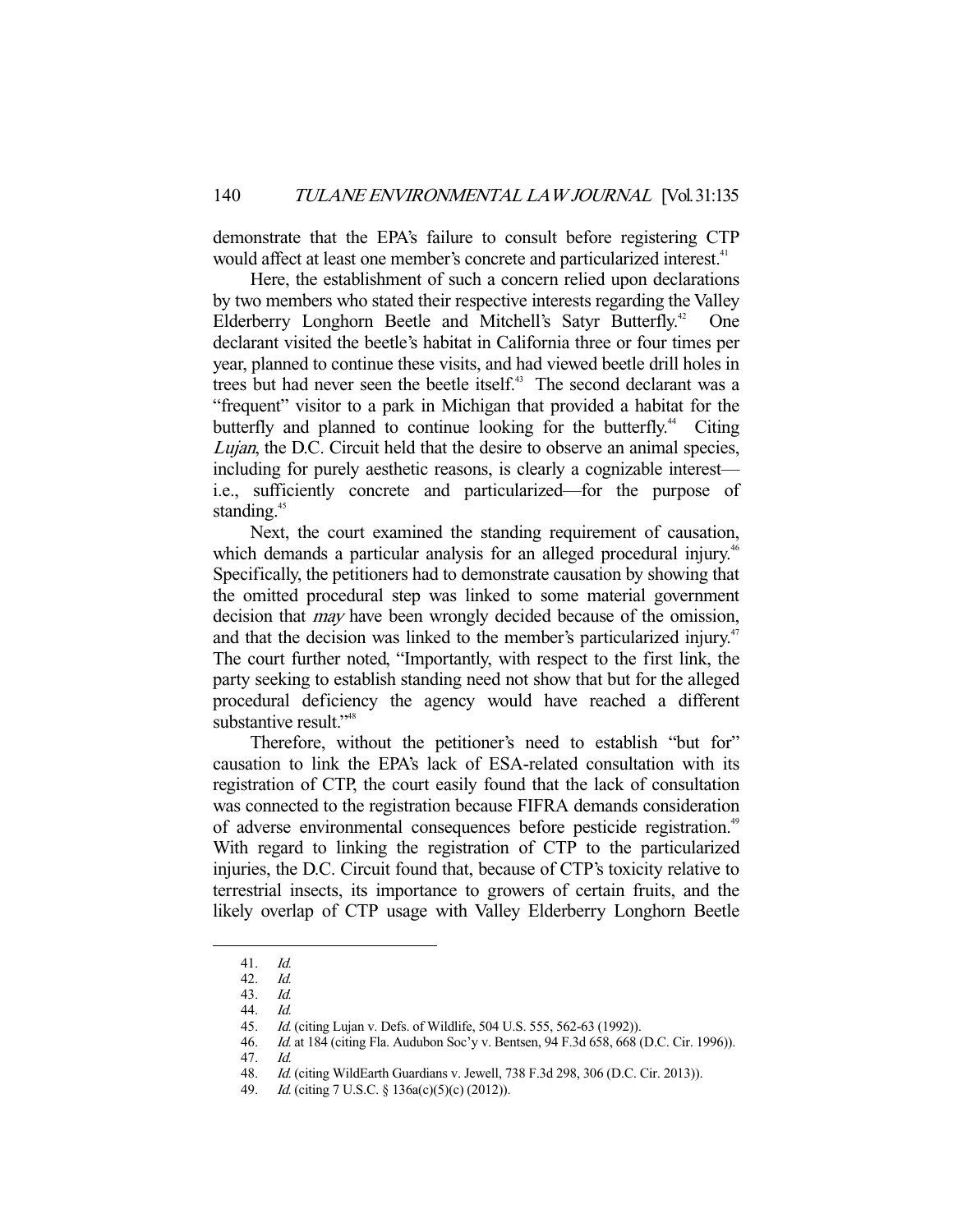habitat, the requisite standard of substantial probability of harm to the members' interests was met.<sup>50</sup> Thus, the court found that, in addition to sufficient injury in fact, the petitioners also met the standing requirement of establishing causation.<sup>51</sup>

 Finally, in holding that the petitioners ultimately had standing, the court succinctly reasoned that they also met the relaxed redressability standard.<sup>52</sup> Because the relaxed standard meant that the petitioners needed only to establish some possibility that the EPA could decline to register CTP after properly undertaking the ESA consultation process, the court concluded the relaxed standard was met, despite the EPA's assertion that a strong possibility existed of CTP registration even after ESA consultation.<sup>53</sup>

 Because the petitioners filed suit in district court under the ESA's broad citizen-suit provision and soon thereafter filed suit in the D.C. Circuit under the narrower FIFRA provision, the court next had to determine the proper forum for the case.<sup> $54$ </sup> Finding that the ESA claim was "inextricably intertwined" with the FIFRA claim,<sup>55</sup> the court turned to binding precedent establishing that (1) in the case of a specified statutory review process, the supposed intention of Congress was to strictly limit applicable cases to that statutory review process;<sup>56</sup> and (2) "when two jurisdictional statutes draw different routes of appeal, the well-established rule is to apply only the more specific legislation."<sup>57</sup> Citing Environmental Defense Fund v. EPA, in which the D.C. Circuit held that a FIFRA order challenge under the National Environmental Policy Act must be dismissed from the district court, the D.C. Circuit noted that "[i]n the past, our Court and our sister circuits have required an environmental challenge to be brought in accordance with a specific judicial review statute rather than under a broad citizen-suit provision."58 Therefore, because the ESA claim here was inextricably intertwined with the FIFRA claim, and because FIFRA provided a more specific review process than the ESA, the court held that the district court had properly

 <sup>50.</sup> Id. at 184-85 (citing Am. Petroleum Inst. v. EPA, 216 F.3d 50, 63 (D.C. Cir. 2000)).

 <sup>51.</sup> Id. at 185.

<sup>52.</sup> Id. (citing WildEarth Guardians, 738 F.3d at 306).

 <sup>53.</sup> Id.

<sup>54.</sup> *Id.* at 185-86.

 <sup>55.</sup> Id. at 187.

 <sup>56.</sup> Id. at 186 (citing Media Access Project v. FCC, 883 F.2d 1063, 1067 (D.C. Cir. 1989)).

<sup>57.</sup> Id. (citing Ctr. for Biological Diversity v. EPA (Ctr. for Biological Diversity II), 847 F.3d 1075, 1089 (9th Cir. 2017) (internal quotation marks omitted) (quoting Am. Bird Conservancy v. FCC, 545 F.3d 1190, 1194 (9th Cir. 2008))).

<sup>58.</sup> *Id.* (citing Envtl. Def. Fund v. EPA, 485 F.2d 780, 783 (D.C. Cir. 1973)).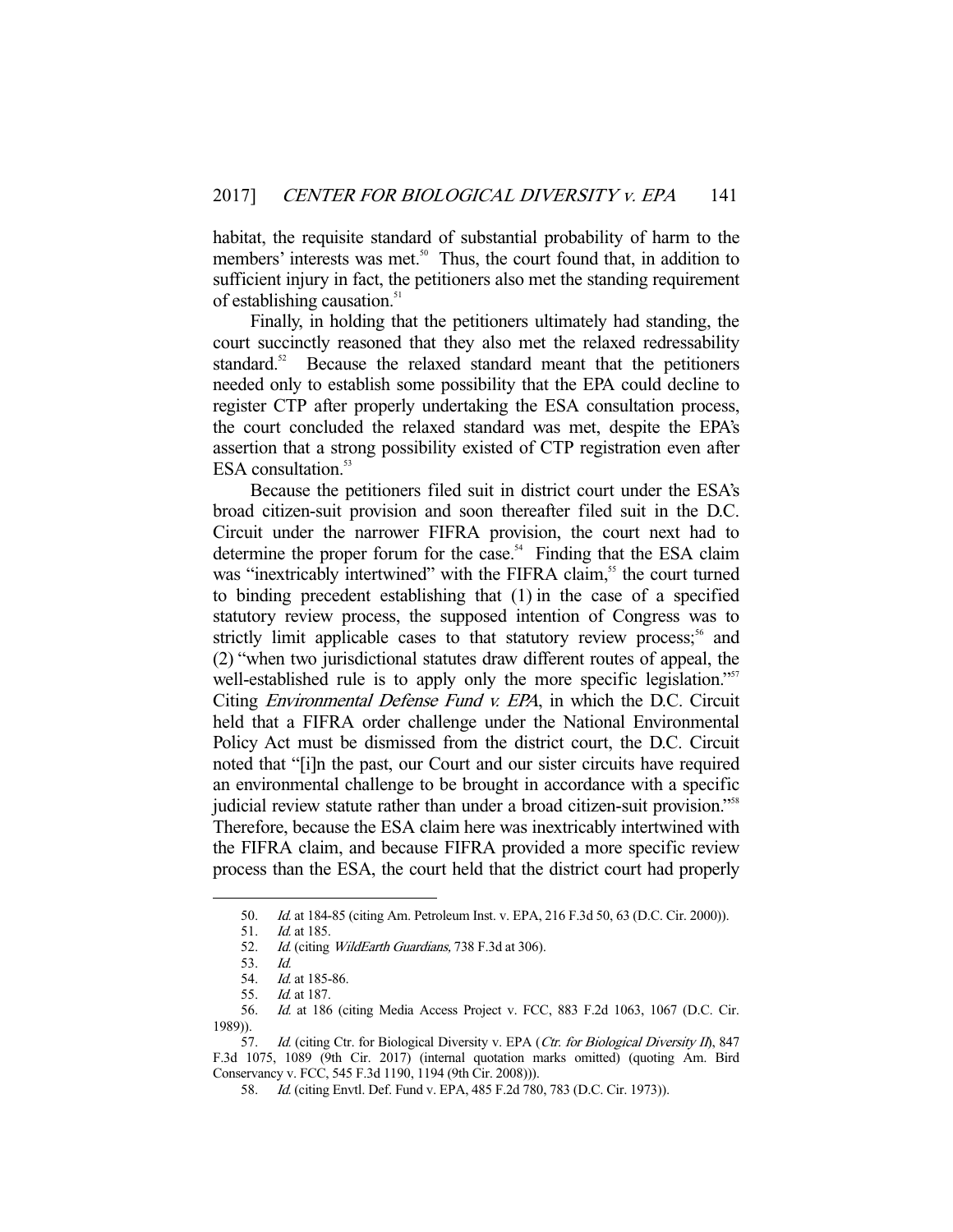dismissed the ESA claim and that the ESA-FIFRA claim was properly heard in the D.C. Circuit.<sup>59</sup>

 Finally, because it was uncontroverted that the EPA had violated the ESA by failing to consult before registering CTP, the court's final step entailed a fairly perfunctory decision: whether to remand or vacate the FIFRA order. $60$  In considering whether to remand or vacate the order, the D.C. Circuit noted that the EPA had not registered CTP in total disregard of its environmental consequences, and had indeed observed that CTP had been determined to be less toxic to a range of species than other pesticides.<sup>61</sup> Thus, because FIFRA gave the court discretion between vacatur and remand, and because vacatur could defeat the overall purpose of enhanced environmental protection, the court's remedial order was to remand without vacatur.<sup>62</sup>

 The court's holding in the noted case was not unanimous. In a robust dissent, Senior Circuit Judge Randolph argued that the petitioners did not have Article III standing.<sup>63</sup> Judge Randolph found this to be true for two primary reasons: (1) the conservation groups could not establish that CTP's registration would harm their members relative to the status quo; and (2) the groups failed to demonstrate injury in fact to their members.<sup>64</sup> Citing the majority opinion in Food & Water Watch, Inc. v. Vilsack, a case that the majority did not reference, Randolph argued that the organizations must show that CTP would prove a net detriment to listed species.<sup>65</sup> In support of the proposition that CTP actually represented a meaningful net benefit relative to the existing pesticide mix, Randolph noted that CTP was an EPA-designated "[r]educed [r]isk" insecticide with a favorable toxicity relative to mammals and ecosystems as a whole.<sup>66</sup> In addition, he commented that "[i]t is therefore no surprise that the [c]onservation [g]roups have provided not a single example of a listed species actually harmed by cyantraniliprole since its registration in early 2014."<sup>67</sup>

 Randolph also argued that the environmental organizations did not have standing because they could not demonstrate how an injury to listed

<sup>59.</sup> *Id.* at 187-88.

 <sup>60.</sup> Id. at 188-89.

 <sup>61.</sup> Id.

Id. at 189.

 <sup>63.</sup> Id. (Randolph, J., dissenting).

 <sup>64.</sup> Id.

 <sup>65.</sup> Id. at 190 (citing Food & Water Watch, Inc. v. Vilsack, 808 F.3d 905, 915-18 (D.C. Cir. 2015)).

 <sup>66.</sup> Id.

 <sup>67.</sup> Id. at 191.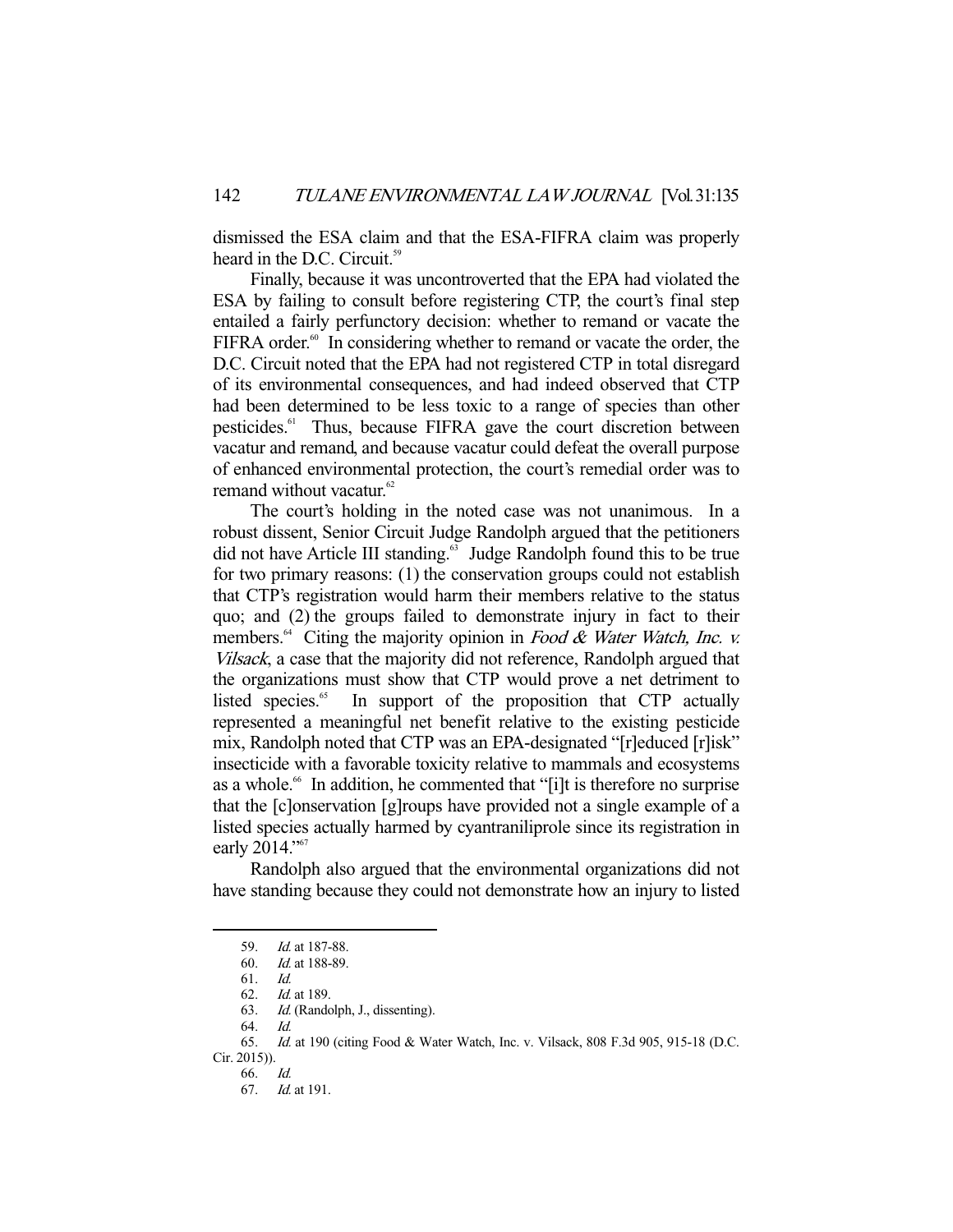species would harm their members.<sup>68</sup> He found a lack of geographic specificity with regard to areas of potential CTP application, subsequent provable harm to species, and evidence that members would visit those specific areas.<sup>69</sup> Even more specifically, Randolph noted that of the nine species named in the members' declarations that were endangered or threatened and that were neither mammals nor birds, only one species the Bay Checkerspot Butterfly—had actually been viewed by a member.<sup>70</sup> Importantly, Judge Randolph noted that proving a concrete, particularized injury was significantly more difficult for the petitioners because they were not the object of the EPA's action; rather, their putative injuries would necessarily rely on the actions of third parties (such as farmers actually spraying  $CTP$ ).<sup>71</sup> Ultimately, Randolph found that the standing arguments required a chain of conjecture that was "thoroughly unconvincing." $2^{72}$ 

#### IV. ANALYSIS

 The United States Court of Appeals for the District of Columbia Circuit's decision in the noted case was sound, although for highly contextual reasons.<sup>73</sup> While the court's decision was justifiable relative to prior jurisprudence, it was the appropriate decision given the D.C. Circuit's special role as primary judicial reviewer of federal agency  $\alpha$  action<sup> $\alpha$ </sup> and the unique standing dynamics associated with the ESA. The D.C. Circuit's decision in the noted case was compelling for two primary reasons: (1) it could reasonably be viewed as a relatively loose reading of the standing requirements as articulated in  $Lujan$ <sup>35</sup> and (2) the court's decision was ultimately sound despite Judge Randolph's dissent.

 First, the court's affirmation of the dismissal of the district court case because of the more specific jurisdictional provision in FIFRA was clearly correct and based on well-established ground.76 Its decision to remand without vacatur was discretionary and likewise seems particularly reasonable in light of CTP's stated overall lower toxicity to

 <sup>68.</sup> Id.

 <sup>69.</sup> Id. *Id.* at 191-92.

<sup>71.</sup> *Id.* at 190 (citing Lujan v. Defs. of Wildlife, 504 U.S. 555, 562 (1992)).

 <sup>72.</sup> Id. at 192.

<sup>73.</sup> See id. at 174 (majority opinion).

<sup>74.</sup> See, e.g., Eric M. Fraser et al., The Jurisdiction of the D.C. Circuit, 23 CORNELL J.L. & PUB. POL'Y 131 (2013) (describing and explaining the D.C. Circuit's unique docket, which is composed of a greater proportion of atypical federal cases, including administrative cases).

<sup>75.</sup> See Lujan, 504 U.S. at 561-64.

<sup>76.</sup> See Ctr. for Biological Diversity, 861 F.3d at 186-88.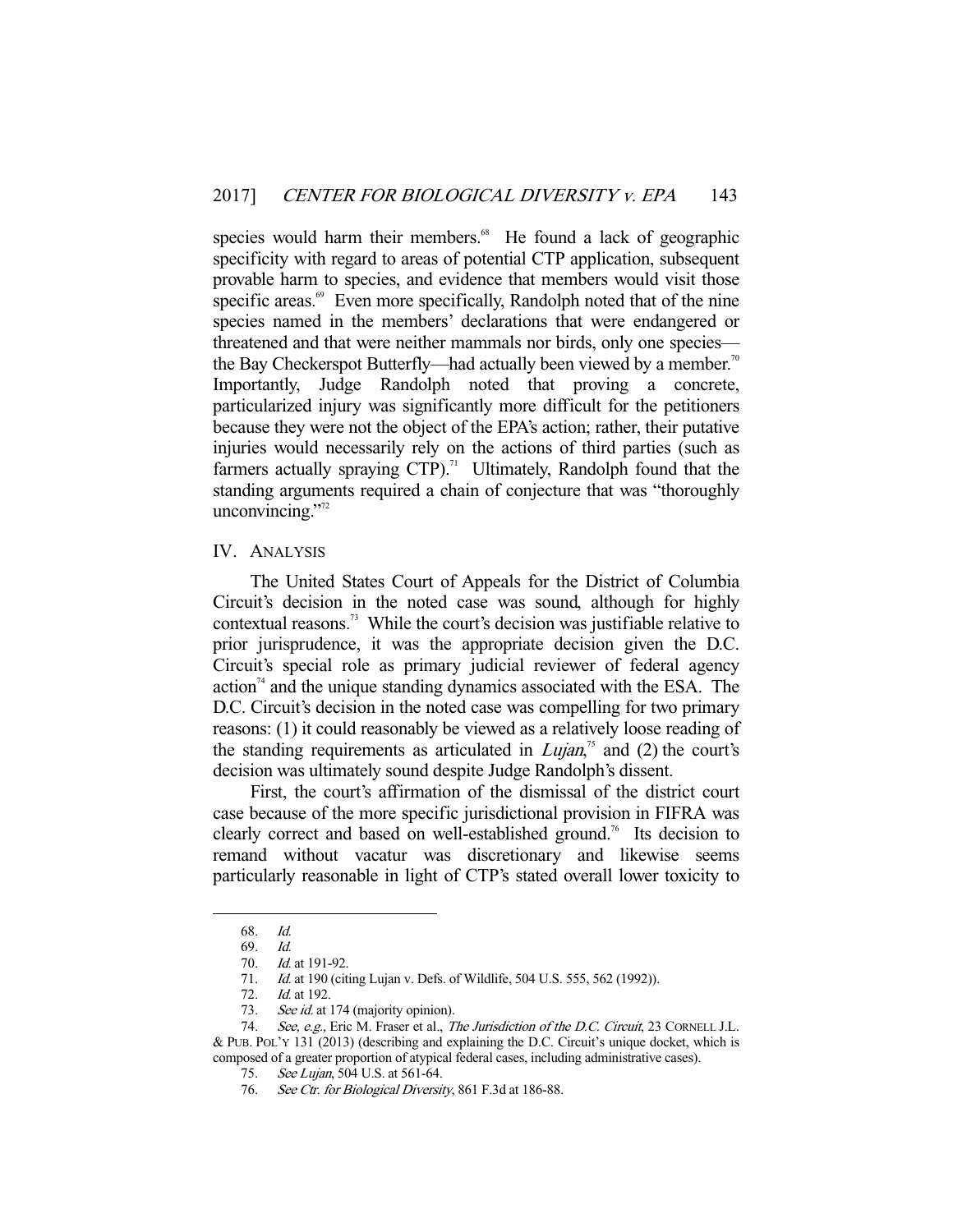mammals, birds, fish, and honey bees.<sup>77</sup> Therefore, the most difficult and controversial aspect of the court's analysis and decision was the issue of Article III standing, specifically with regard to the questions of injury-infact and causation.<sup>78</sup> Here, the majority essentially skimmed the surface of the requisite injury-in-fact analysis. Citing *Lujan*, the court noted that the desire to see an animal species was clearly a cognizable interest for the purpose of standing.<sup>79</sup> Then, noting that CTP was highly toxic to terrestrial insects, and that areas of potential CTP use overlapped with the habitat of the Valley Elderberry Longhorn Beetle and Mitchell's Satyr Butterfly, the majority found that the petitioners had established sufficient concreteness of injury.<sup>80</sup>

 The majority's injury-in-fact analysis, as Judge Randolph noted, was somewhat remiss in failing to apply the requisite scrutiny for an alleged injury that would emanate from the actions of a third party.<sup>81</sup> Such scrutiny, per *Lujan*, encompasses all three elements of standing: injury in fact, causation, and redressability.<sup>82</sup> This standard is logical because every aspect of standing could be mediated by uncertain third parties—in this case, primarily growers of fruits who might eventually use CTP in California and Michigan.<sup>83</sup>

 Given that the standard for redressability was relaxed because of the alleged procedural injury, Randolph's argument regarding the laxness of the majority's standing analysis was most germane to injury-in-fact and causation elements—two aspects that appeared to be somewhat conflated in the dissent.<sup>84</sup> Put simply, Randolph argued there was no evidence that CTP would actually injure the relevant beetle and/or butterfly so as to harm the members' interests, and even if CTP were used in the relevant geographical areas, there would be no practical way of proving that CTP had caused an injury rather than some other pesticide.<sup>85</sup> Thus, in light of the heightened third-party standard, Randolph argued that the majority's analysis of injury-in-fact and causation was unduly speculative.<sup>86</sup>

 With regard to the other core thrust of Judge Randolph's dissent that the majority failed to recognize, per Vilsack, the necessity of

 <sup>77.</sup> See id. at 189.

<sup>78.</sup> See id. at 181-85.

<sup>79.</sup> *Id.* at 183 (citing *Lujan*, 504 U.S. at 562-563).

 <sup>80.</sup> Id.

 <sup>81.</sup> Id. at 191 (Randolph, J., dissenting) (citing Fla. Audubon Soc'y v. Bentsen, 94 F.3d 658, 667, 670 (D.C. Cir. 1996)).

<sup>82.</sup> See Lujan, 504 U.S. at 561-62.

<sup>83.</sup> See Ctr. for Biological Diversity, 861 F.3d at 179-80.

<sup>84.</sup> See id. at 190-92 (Randolph, J., dissenting).

 <sup>85.</sup> See id.

 <sup>86.</sup> Id.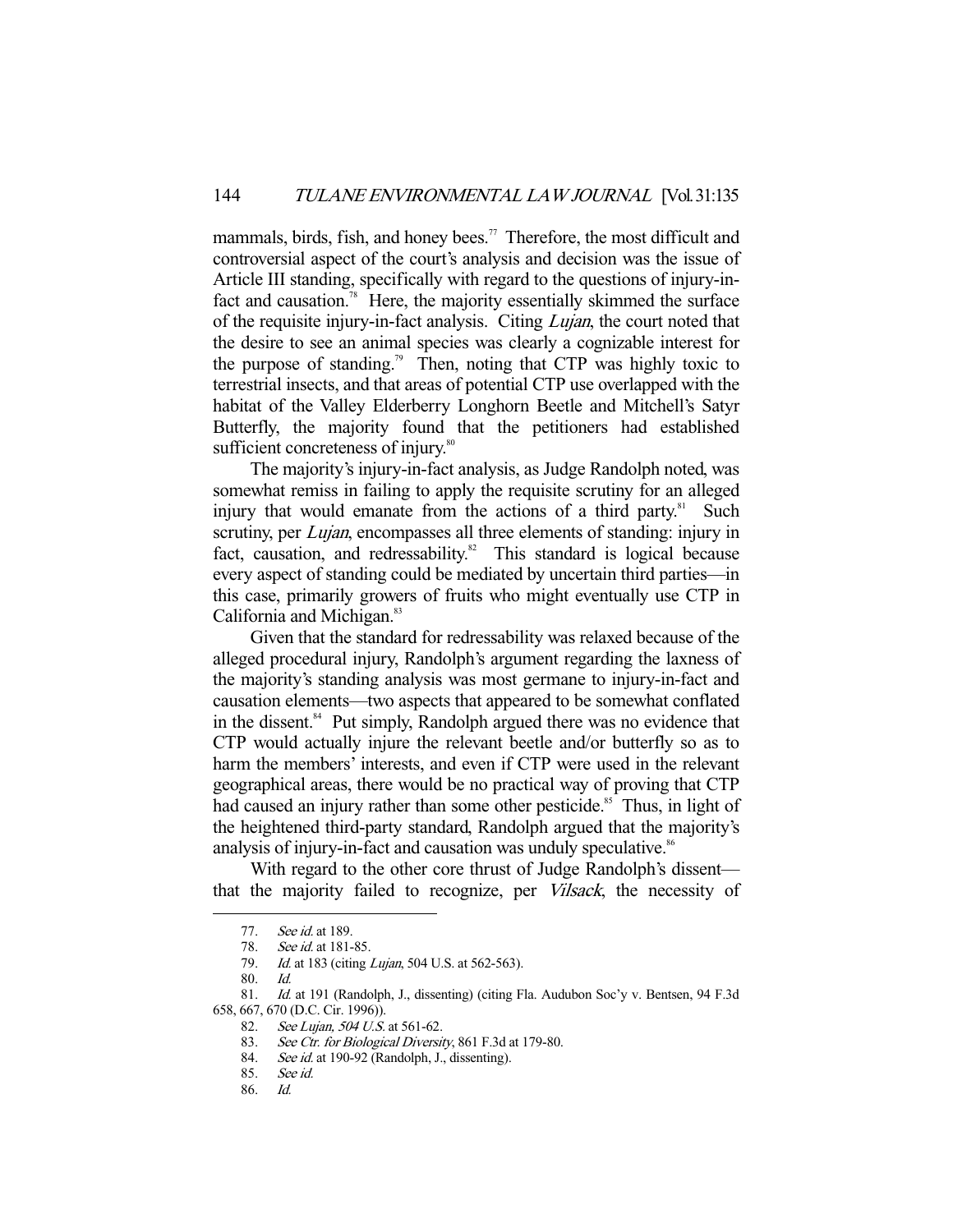weighing the putative harm relative to the status quo—it was unclear if the argument was entirely apposite to the matter at hand. $87$  Specifically, Vilsack entailed an increased-risk-of-harm (via potential foodborne illness) claim challenging a United States Department of Agriculture regulation, as opposed to an allegation of a purely procedural violation preceding an order.<sup>88</sup> While the plaintiffs in *Vilsack* alleged a procedural injury, the procedural injury was uncertain, and the *Vilsack* court easily dismissed that claim.<sup>89</sup> Thus, this argument would have been more apposite if the petitioners had challenged the EPA's registration of CTP on some other ground. Further, it was unclear if the petitioners would have needed to consider the status quo with regard to all listed species. CTP could, as stated, prove more toxic to certain terrestrial insects while proving less toxic to overall ecosystems,<sup>90</sup> and the petitioners established standing specifically with regard to the Valley Elderberry Longhorn beetle and Mitchell's satyr butterfly—two terrestrial insects.<sup>91</sup>

 Despite the relative cogency of Randolph's argument regarding the overly conjectural nature of the majority's standing decision, the dissent's overall reasoning was fundamentally flawed in failing to recognize that the consultation process was designed to produce at least some of the information it claimed was missing. $92$  Further, by stressing the importance of seeing endangered species, which are by definition often difficult to view, Randolph implied that the most endangered species may receive less standing, which would clearly defeat the purpose of the  $ESA.^{93}$  Even further, by invoking skepticism relative to injuries caused by unknown third parties, Randolph ignored that the entire purpose of registration, including ESA consultation, was to decide whether to allow the usage of CTP at all. $94$ 

 In aggregate, the court's decision was sound for two primary reasons: (1) it was appropriate given the D.C. Circuit's unique role as a judicial watchdog of federal agencies, $\frac{95}{10}$  and (2) it was especially appropriate given the nature of the ESA.<sup>96</sup>

<sup>87.</sup> See id. at 190 (citing Food & Water Watch, Inc. v. Vilsack, 808 F.3d 905, 915-18 (D.C. Cir. 2015)).

 <sup>88.</sup> Vilsack, 808 F.3d at 909.

<sup>89.</sup> *Id.* at 921.<br>90. *See Ctr.* 

See Ctr. for Biological Diversity, 861 F.3d at 180, 189; 192 (Randolph, J., dissenting).

<sup>91.</sup> *Id.* at 183-84 (majority opinion).<br>92. *See* 16 U.S.C. § 1536(a)(2) (201<br>93. *See Ctr. for Biological Diversity* See 16 U.S.C. § 1536(a)(2) (2012).

See Ctr. for Biological Diversity, 861 F.3d at 191-92 (Randolph, J., dissenting).

<sup>94.</sup> See id.; see also 7 U.S.C. § 136a(c)(5) (2012).

<sup>95.</sup> See, e.g., Fraser et al., supra note 74, at 132.

<sup>96.</sup> See Tenn. Valley Auth. v. Hill, 437 U.S. 153, 176-77 (1978).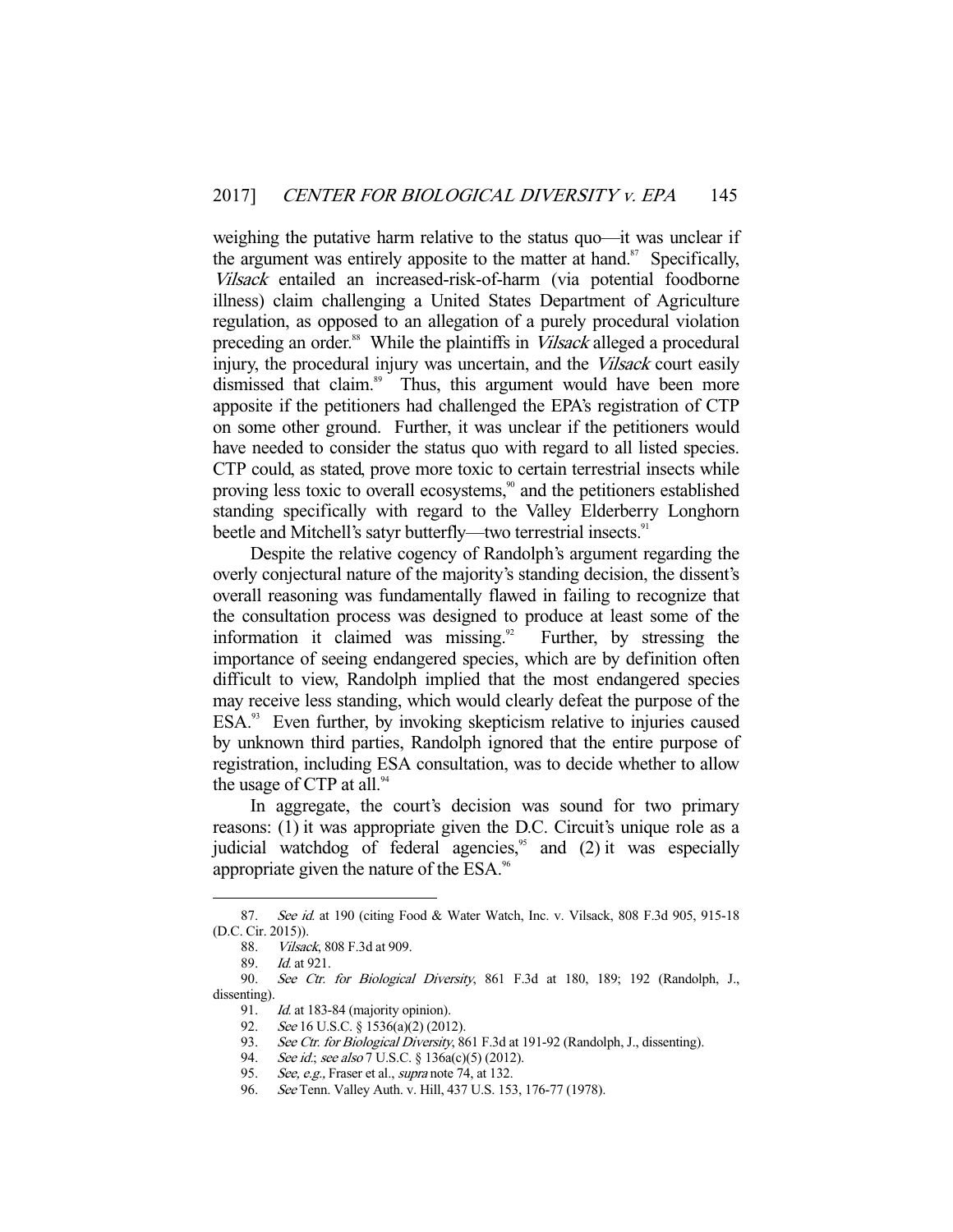First, practically speaking, the most probable result of this proceeding will be that the EPA will consult with the NMFS and register CTP per the  $ESA$ . Thus, CTP—a "reduced risk" pesticide that may present a favorable relative risk profile to ecosystems as a whole<sup>98</sup>—will likely be on the market, and the EPA will have corrected its violation of the ESA. Because of this, the D.C. Circuit, despite an arguably loose application of standing requirements,<sup>99</sup> will have fulfilled an important function in verifying that the EPA takes endangered species into account when registering pesticides, while not inadvertently preventing a superior insecticide from coming to market. Given the court's unique function as an expert reviewer of administrative law,<sup>100</sup> its decision served as an important reminder to the EPA that it must not neglect the ESA when registering pesticides.

Second, the Court's reasoning in *Lujan* left key questions unanswered, resulting in ambiguities relative to standing under the  $ESA<sup>101</sup>$  In that case, the affiants had traveled in the past to Sri Lanka and Egypt, viewed the habitats of endangered species like the Nile Crocodile and Asian Elephant without seeing the animals themselves, and expressed mere hopes of one day returning. On those facts, the Court's majority found no element of imminent harm.<sup>102</sup>

 Nonetheless, it is unknown what it may have taken for the Court's majority to find sufficient imminent harm. For example, would it be enough if a declarant had purchased a ticket to Egypt? What if the ticket were to Cairo, with no firm plans to tour the Nile valley? Would it matter if the ticket were open-ended? How important was it that the relevant species were located far abroad?<sup>103</sup> Because endangered animals are often hard to find, there is an inherent ambiguity when it comes to alleging injury in fact caused by their potential harm, and such alleged injury may well be supported by highly idiosyncratic, narrative affidavits.<sup>104</sup> Indeed, in the noted case, the affiants consistently traveled to the Valley Elderberry Longhorn Beetle and Mitchell's Satyr Butterfly

<sup>97.</sup> See Ctr. for Biological Diversity, 861 F.3d at 185.

 <sup>98.</sup> See id. at 189.

<sup>99.</sup> See id. at 190-92 (Randolph, J., dissenting).

<sup>100.</sup> See, e.g., Fraser et al., supra note 74, at 146.

 <sup>101.</sup> See Lujan v. Defs. of Wildlife, 504 U.S. 555, 563-64 (1992).

 <sup>102.</sup> Id.

 <sup>103.</sup> See, e.g., id. at 592 (Blackmun, J. dissenting) ("By requiring a 'description of concrete plans' . . . demands what is likely an empty formality.").

 <sup>104.</sup> See, e.g., id. at 563-64 (describing the narrative affidavits of two Defenders of Wildlife members and their travels abroad).